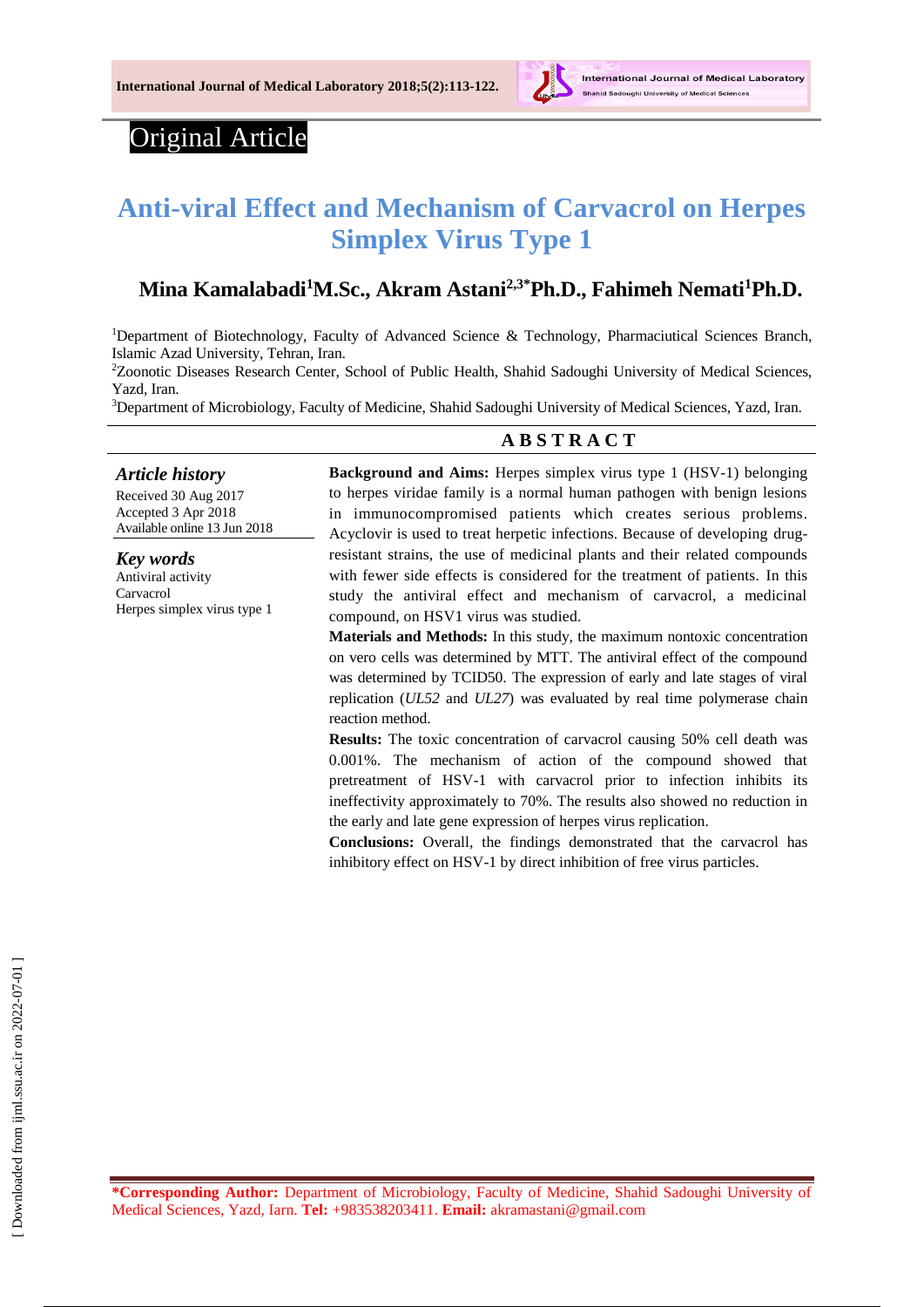### **Introduction**

Herpes viruses are a large family of DNA viruses with an icosahedral capsid and genomes encoding 100-200 genes. These viruses have similar morphology and replication and can make a latent and recurrent infection. Herpes simplex viruses are normal human pathogens with benign lesions but sometimes cause lethal diseases. Herpes simplex virus type 1 (HSV-1) is a member of this family which has a short growing cycle and the latency in neurons [1]. After initial infection, these viruses tend to remain dormant in sensory ganglia, so that if the patient is placed under adverse conditions such as stress, sun exposure, radiation, ultraviolet, pressure, fever, hormonal factors and so on, or the immune system is suppressed or weakened, latent virus becomes active. Primary infection occurs due to skin, mucous membranes and eye contact with infected secretions. The virus further causes wounds around the mouth, herpes labialis, scorpion disease, corneal inflamm-ation and encephalitis [1, 2].

Viral replication begins by binding virus to specific receptors. After penetration and removing the coverage, the genome is released and the expression of Immediate early, early and late last is done. Finally virus is accumulated and released, which can be accompanied by cell lysis. Two of the most important genes involved in virus replication process are early and late genes (*UL52* and *UL27*, respectively) [3]. One of the drugs used in the treatment of injuries resulting from this virus is acyclovir. It is activated by

viral thymidine which controls viral DNA polymerase and prevents viral replication in infected cells. Most chemical treatments against herpes simplex infections, which target viral proteins and involve in DNA synthesis, are almost successful in the treatment of infection caused by the virus. Nowadays, due to the mutant viruses without this enzyme, resistance to it especially in immuno-compromised people is increasing [2]. Therefore, the development of new drug compounds in order to treat diseases caused by herpes simplex virus is essential. Medicinal plants are appropriate choices for antiviral effect due to their low side effects on human. Carvacrol (2-methyl-5-1-methylethyl phenol) is a phenol monoterpenoid that has shown by the previous studies to have a broad antimicrobial activity on pathogenic fungi, yeast, viruses, and bacteria [4]. Studies have indicated that monoterpenoid compounds such as carvacrol, in addition to savoring antimicrobial and anti-fungal activity are effective in anti-tumor and anti-cancer conditions [1, 5]. The antiviral effects on carvacrol has been tested on other viruses such as rotavirus and human respiratory syncytial virus [3]. In this study we investigated antiviral activity of this compound on HSV-1 and mechanism of the action of virus and its possible impact on the various stages of replication.

#### **Materials and Methods**

Carvacrol was prepared from department of physiology, in Shahid Sadoughi University of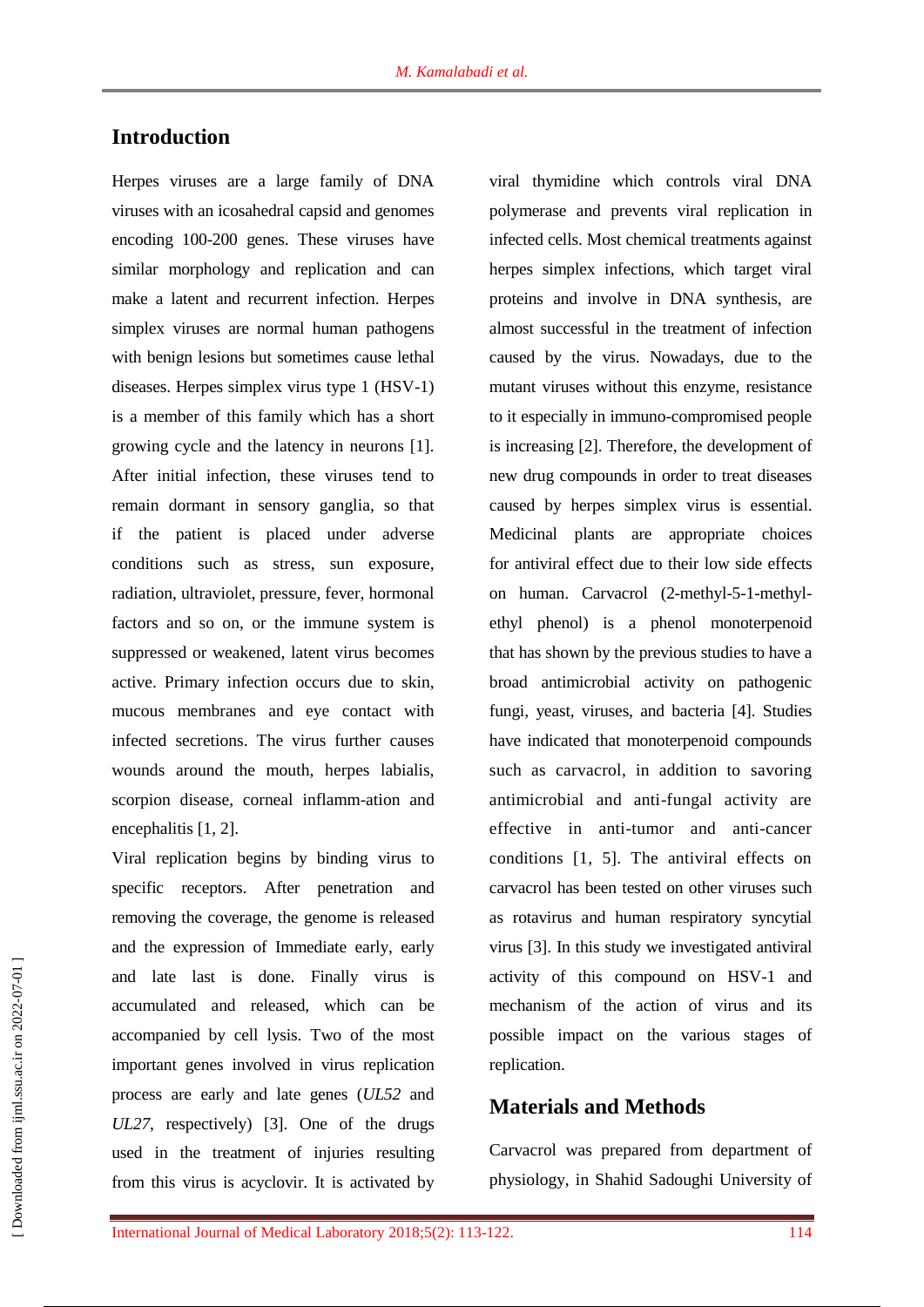Medical Science, in Yazd, Iran. Stoke concentration was 1 mg/ml which was dissolved in dimethyl sulfoxide (DMSO) and for all experiments final concentration of DMSO was below 1% with no effect on virus and cells. Acyclovir was prepared from Amin Pharmaceutical Company in Iran and was dissolved in distilled water to make a stock concentration of 100  $\mu$ M [6]. This study was approved by Ethics Committee of **S**hahid Sadoughi University of Medical Sciences, Yazd, Iran.

#### **Provision and maintenance of cell lines**

Vero cells (National Center of Genetic and Biological Resources, Iran) that were prepared under the supervision of Academic Center for Education, Culture and Research (ACECR) University, were grown in monolayer culture with Dulbecco´s Modified Eagle´s Medium (DMEM) supplemented with 10% fetal bovine serum (FBS), 100 U/ml penicillin and 100 µg/ml streptomycin (all Gibco, Karlsruhe, Germany) and was kept in incubator with 5%  $CO<sub>2</sub>$  at 37°C [6, 7].

#### **Preparation and virus replication of HSV-1**

HSV-1 strain KOS (Tarbiat Modares University, Iran) was used for experiments. HSV-1 stock cultures were prepared from supernatants of infected cells and were stored at -70°C. Infectivity titers were determined by a tissue culture infectivity dose  $(TCID<sub>50</sub>)$  method [8].

#### **Cytotoxicity test**

In order to achieve a concentration of drug which was nontoxic on vero cells, [3-(4,5dimethylthiazol-2-yl)-2,5-diphenyltetrazolium bromide] (MTT) test was used. In this test, cells were seeded into the 96 well plates.

Plates were kept in incubator at 37°C with 5%  $CO<sub>2</sub>$  for 24 hrs. Then, the cells were washed with preheated phosphate buffered saline (PBS), and serial dilution of carvacrol from 0.1% to 0.00001% was added to vero cells. After 48 hrs of incubation at 37°C, MTT dye uptake was determined by measuring the optical density at 570 nm in a spectrophotometer (Biotek Instrument Model: Box 998, United States). Wells containing medium with 1% DMSO were used as control [9].

#### **Determine the viral titer by TCID<sup>50</sup> method**

To determine the appropriate concentration of the virus that makes pathological change in 50% of the cells,  $TCID_{50}$  method was used. Virus infectivity was quantified by estimating the  $50\%$  TCID<sub>50</sub> using standard cell culture procedures. Briefly, when cells reached 80% confluency 96-well microtitre plates, six replicates were infected with 1.8 ml DMEM combination without serum as a diluents and 0.2 mol virus, and then were incubated for 1 hr at 37°C in a humidified atmosphere of 5%  $CO<sub>2</sub>$  until viruses were absorbed into the cell. Afterwards, the media was removed and DMEM containing 2% FBS was added into 96-well plates and incubated for 48 hrs at 37°C. Cytophatic effect was checked by an inverted microscope (ACCU-SCOPE, United States) and infectivity titers were expressed as TCID50/ml based on the Karber formula. The virus infectivity was then compared and analyzed to determine the optimal sample formulation under the different conditions of preparation and storage [10, 11].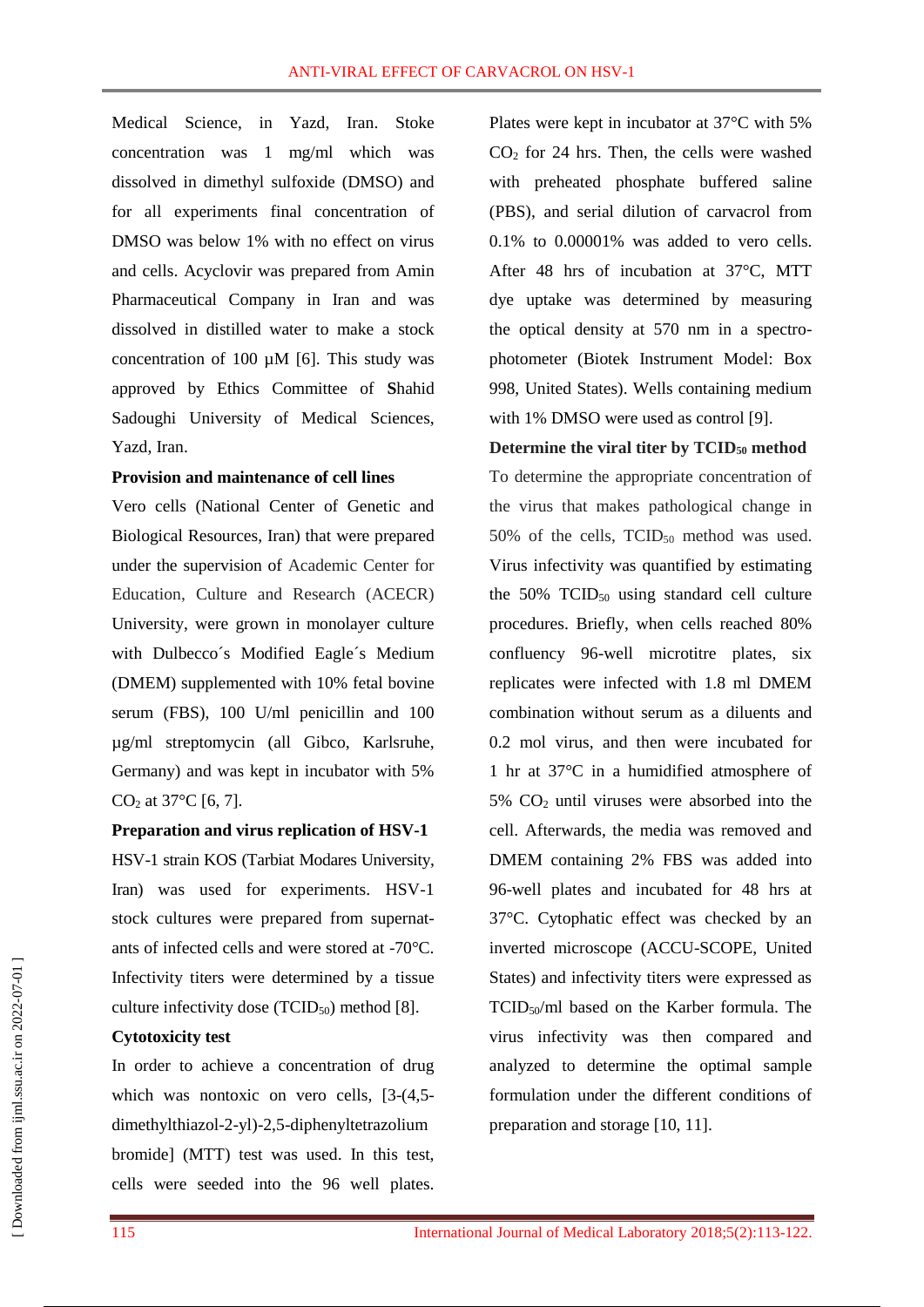#### **Antiviral activity**

The antiviral activity of carvacrol was evaluated with TCID<sub>50</sub> assay. Different concentration of the drug was incubated with virus for 1 hr at 25°C. Then the resulting compound was inoculated to the cells for 1 hr at 37°C, and then the cells were subjected to  $TCID_{50}$  assay. The 50% inhibitory concentration  $(IC_{50})$  of the compound was evaluated from dose response curves [12-14].

## **HSV-1 incubation with carvacrol prior to infect vero cells with virus**

In this experiment, the ability of drugs to bind to the virus and change their ability to infect cells was tested. For this purpose, the desired concentration of HSV-1 virus with non-toxic concentrations of carvacrol was incubated for 1 hr at room temperature and then was added to the cells and removed from the cells and media containing 2% FBS was added to the cells. The results were recorded after 24 to 48 hrs by  $TCID_{50}$  assay [15]. Beta pinene was used as a monoterpene compound control which had been prepared from Carl Roth (Karlsruhe- Germany). This compound is solved in ethanol; during testing we noted that final ethanol concentration should not exceed 1%.

## **Treatment of vero cell before infecting cells with HSV-1**

Drugs were examined for their ability to bind to cell receptors and to prevent the virus. For this purpose cells and drug were incubated for 1 hr at 37°C. Then the cells were washed and HSV-1 with defined concentration of carvacrol were added to the cells and were incubated for 1 hr at 37°C. Afterwards, the medium were

removed, and DMEM medium containing 2% FBS were added and the cells were checked after two days.

## **Vero cell incubation with carvacrol after cell infection with HSV1**

The ability of combination in affecting virus infection in intercellular were tested. After the penetration of the virus to infected cells, drug was added to cells. Wells containing medium with 1% DMSO but no compound were also used as control. After two days, cells were subjected to  $TCID_{50}$  assay [16].

#### **Attachment assay**

To determine antiviral effect of carvcrol on attachment of virus, vero cell monolayers were grown in 24-well culture plates and then prechilled at 4°C for 1 hr. After aspirating the medium, cells were infected with virus in the absence of the maximum noncytotoxic carvacrol concentrations. Then, cells were kept at 4°C for another 3 hrs. After removing the medium, cells were washed with PBS [17-19]. Finally, the effect of carvacrol on attachement was checked with TCID<sup>50</sup> assay. *Melissa officinalis* with a stock concentration of 1.43 mg/ml was used as a positive control [16].

#### **The evaluation of HSV-1 penetration to cells**

To determine the effect of carvacrol on viral penetration, cells were prechilled at 4°C for 1 hr followed by infection with virus for 2 hrs at 4°C. Carvacrol was added for another 30 min. at 4°C. To allow viral penetration, the temperature of incubator was changed to 37°C. After 30 min. at 37°C, cells were treated with citrate buffer (135 mM NaCl, 10 nM KCl, 40 mM sodium citrate, pH 3) to stop penetration and to inactivate attached,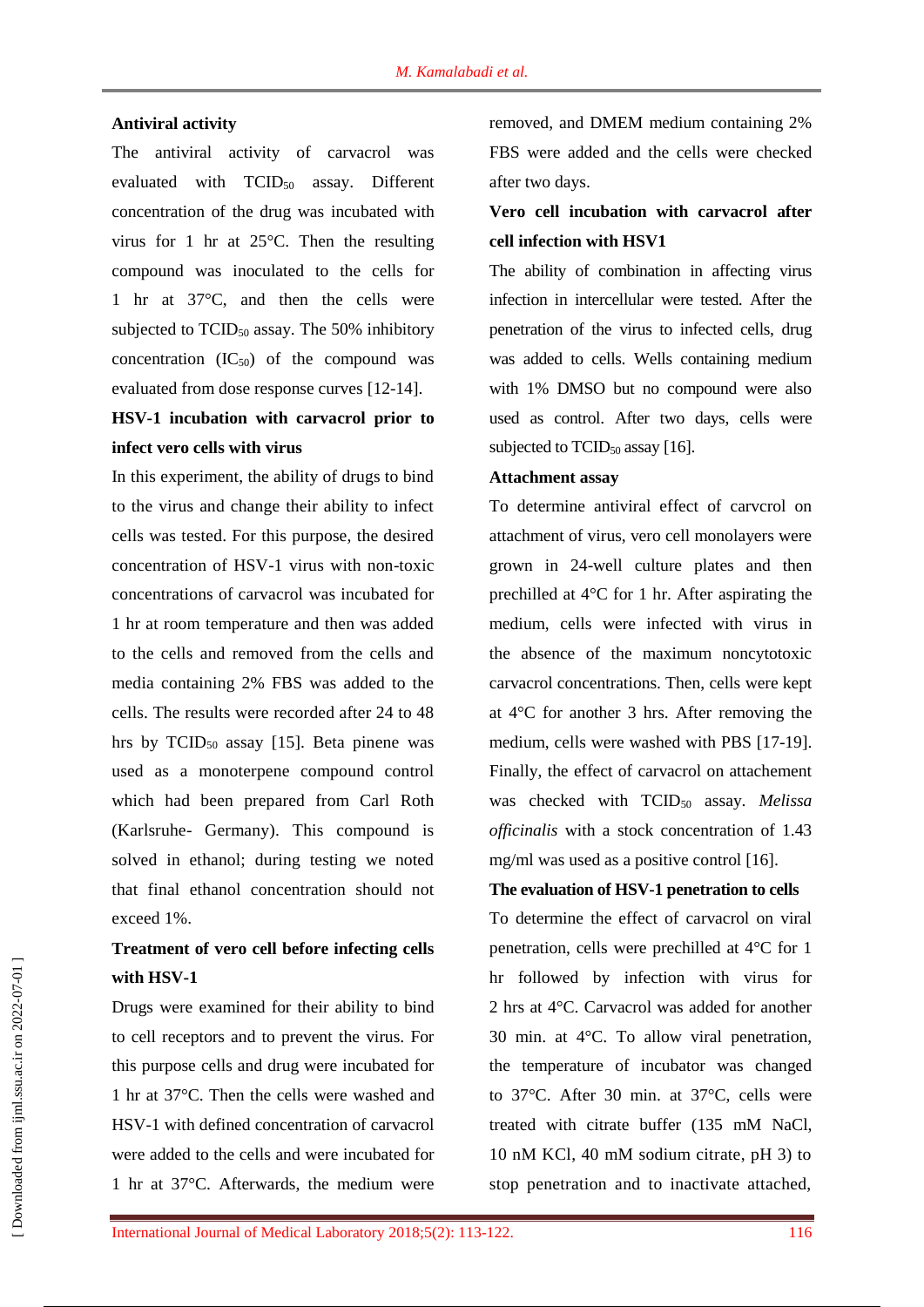unpenetrated virions. After removing the buffer, the cell was overlaid with medium and then the effect of carvacrol on penetration was checked with  $TCID_{50}$  assay [18].

## **Real Time polymerase chain reaction (RT-PCR)**

The level of gene expression of late and early genes were determined by RT-PCR. For this purpose, vero cells were infected with HSV-1 in 24 well plates at 37°C for 1 hr, then cells were overlaid with medium and carvarol. Acyclovir was used as a control. After 48 hrs, the cellular RNA was extracted using a kit from RIBO-PREP Company (Moscow, Russia). Then, reverse transcription of RNA was performed by cDNA synthesis kit (Fermantas, USA), yielding cDNA. In the presence of specific primers, the cDNA was used for RT-PCR using SYBR green. The primer pairs for *UL52* were forward (5′GACCGACGGGTGCGTTATT3′) and reverse (5′GAAGGAGTCGCCATTTAGCC3′); for *UL27* were forward (5'GCCTTCTT CGCCTTTCGC3') and reverse (5′CGCTCGTGCCCTTCTTCTT3′) [20]. Glyceral-dehyde 3-phosphate dehydrogenase (*GAPDH*) was used as the reference gene which primer pairs were *GAPDH* forward (5′CCCACTCCTCCACCTTTGAC3′) and *GAPDH* reverse (5′TCTTCCTCTT GTGCTCTTGC3′). Comparison of gene expressions was performed by the delta delta Ct method.

#### **Results**

## **The results of the toxicity of carvacrol on vero cells using MTT**

The effect of different concentrations of the drug on vero cells MTT assay processed for 48 hrs led to, a desired result  $(TC_{50}$  was  $0.001\%)$ .

### **Determination of 50% inhibitory concentration of carvacrol against virus**

In order to determine inhibitory concentration of carvacrol against virus, non-toxic drug with different concentrations of carvacrol was exposed to the virus and then was inoculated into the cells. The concentration range tested for carvacrol was up 0.00001% - 0.00075%, which was obtained by MTT assay. 50% of inhibitory concentration of carvacrol against virus was 0.0002% (Table 1).

## **Results of carvacrol antiviral mechanism against HSV-1**

The results of virus titer by  $TCID_{50}/ml$  was 10<sup>4.5</sup>. Results show that carvacrol decreases herpes up to 70%. There was no reduction when drug enters the cell before entering the virus. The result showed that Carvacrol has no effect on replication. Carvacrol has no effect in attachment. Based upon data, carvacrol has no effect on penetration (Fig. 1).

## **The results of early and late virus gene expression of HSV-1**

RT-PCR result revealed that this drug had no role in the early and late gene expression (Fig. 2).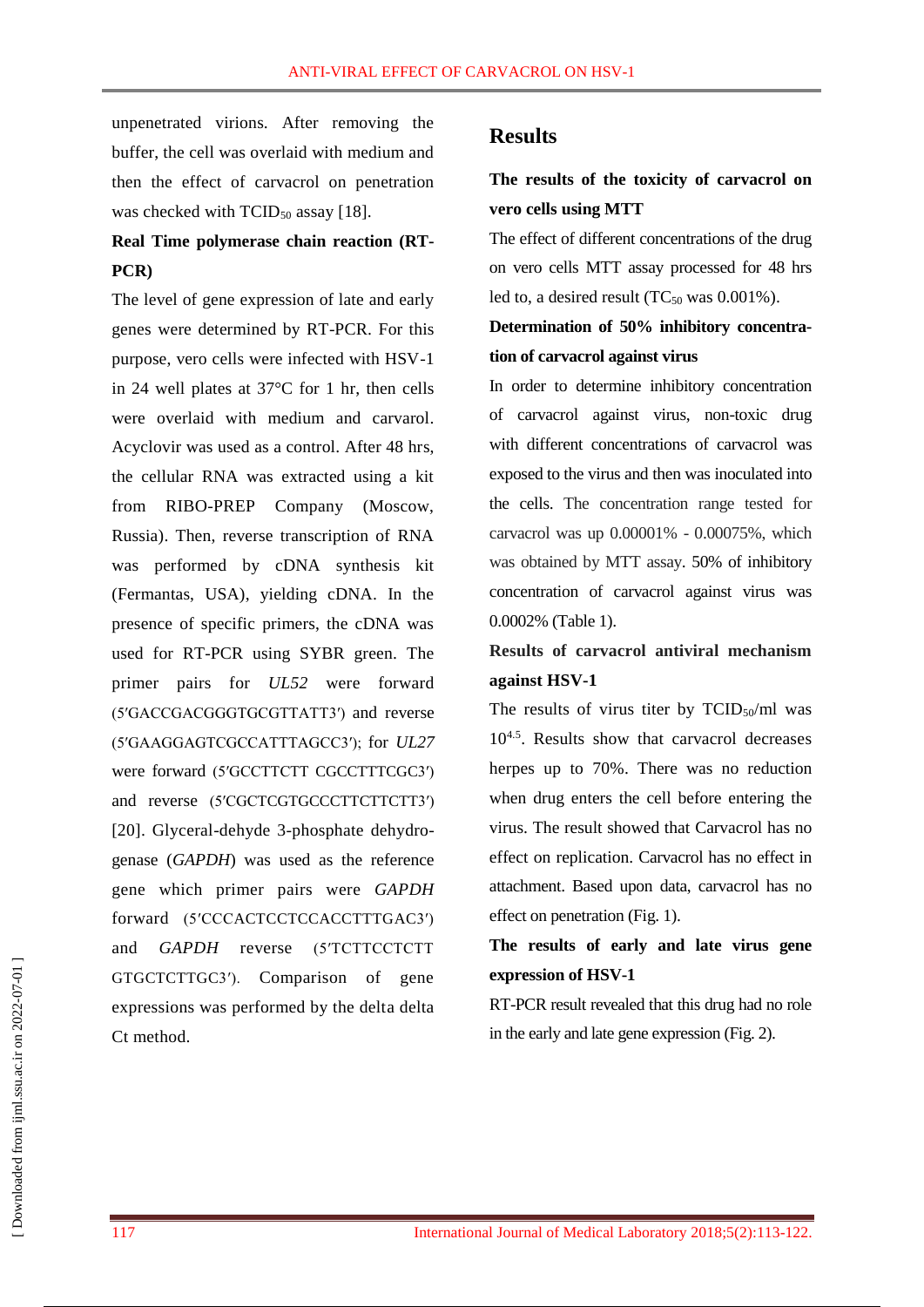| Drug             | Max noncytotoxic concentration | $TC_{50}$                   | $\mathbf{IC}_{50}$ | $SI(TC50/IC50)a$ |  |  |  |
|------------------|--------------------------------|-----------------------------|--------------------|------------------|--|--|--|
| <b>Carvacrol</b> | $0.00075\%$                    | $0.001\%$                   | $0.0002\%$         |                  |  |  |  |
| Acyclovir        | 100 um                         | $\geq 100 \,\mathrm{\mu m}$ | $1.8 \text{ µm}$   | > 56             |  |  |  |

| Table 1. The results of the drug selectivity index |  |  |  |  |  |
|----------------------------------------------------|--|--|--|--|--|
|----------------------------------------------------|--|--|--|--|--|

 $TC_{50} = 50\%$  toxic concentration;  $IC_{50} = 50\%$  inhibitory concentration







Fig. 1. Results of pretreatment of virus (A); pretreatment of cell (B); replication results (C); attachment results (D); penetration results (E)

<sup>&</sup>lt;sup>a</sup> Selectivity index (SI) is the ratio of  $TC_{50}$  and  $IC_{50}$ .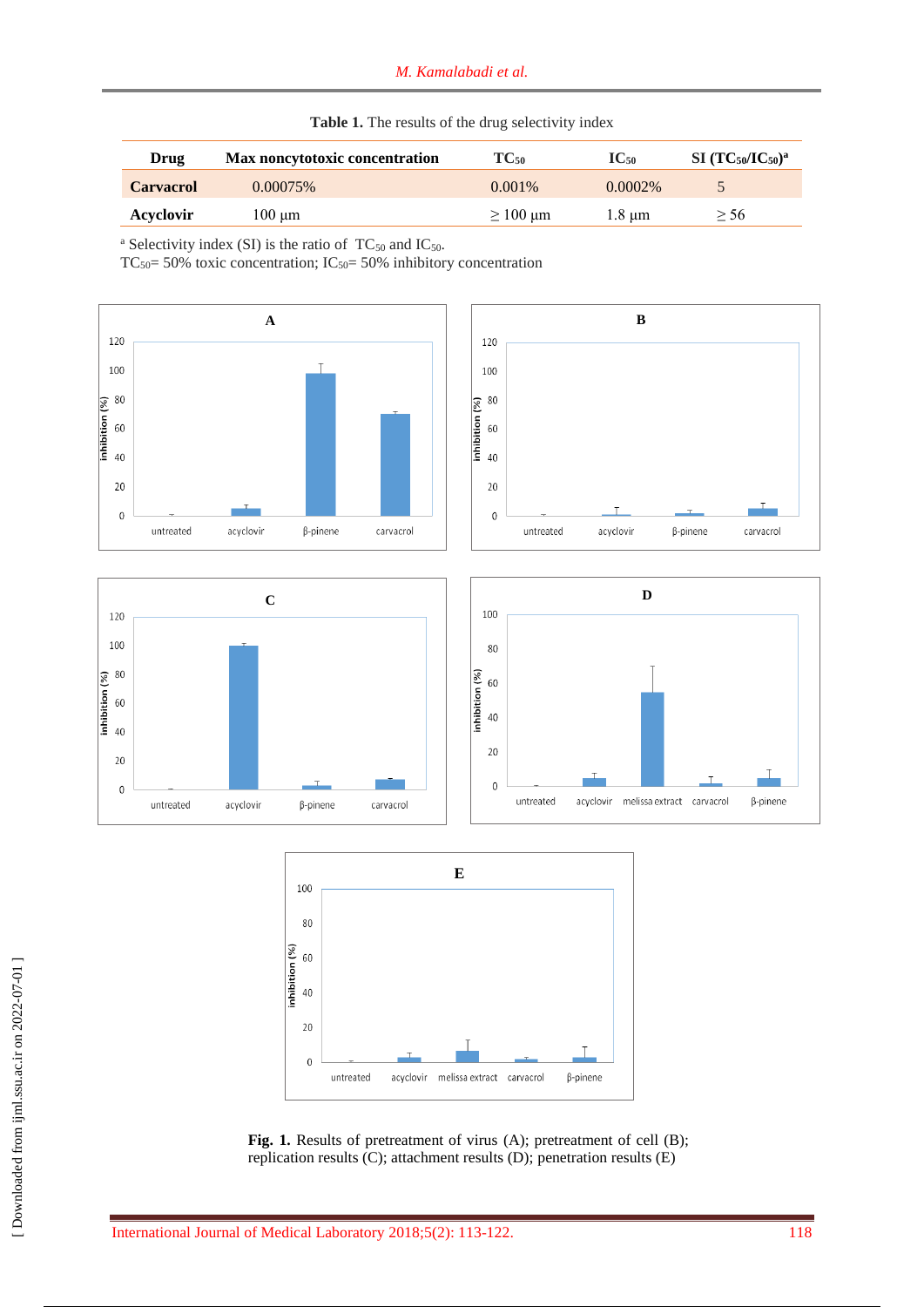

**Fig. 2.** Results of early and late gene expression of HSV-1

#### **Discussion**

Herpes virus can cause lifelong infection. This infection is latent and is associated with reactivation. Many of the known human herpes viruses infect most of the world's population. HSV-1 leads to different clinical symptoms from hepetic labialis to an acute encephalitis in humans [1, 2]. Drug for the treatment of diseases caused by this virus is acyclovir. However, due to prolonged use of the drug, resistant strains of the drug have been identified. Acyclovir resistant strains can cause severe clinical consequences in patients [2].

The use of medicinal plants to treat and prevent various diseases has been widely growing. Recently, due to drug resistance and its side effects, use of drugs of plant origin for the treatment of diseases has increased. In this study, we tried to investigate the effect of carvacrol combination on HSV-1. Many other studies have been conducted to determine the effects of plant extracts on HSV-1. A study by Khanavi and colleagues in 2009 presented the

chemical components of essential oils of thyme and oregano. It was found that essential oil of thyme twigs air contains 24 compounds including: thymol (38%), carvacrol (34.96%), *p-cymene* (7.17%) and beta-caryophyllene (2.71%) [21]. In another study by Cinati and colleagues it was shown that one of the constituents of licorice is carvacrol [22]. Based on this study and other studies by Mardani et al. [23], Farahani et al. [24], Sabouri Ghanad et al. [25] and Monouri et al. [26] on plant extract, our study was determined to check antiviral activity of carvacrol on vero cells. Carvacrol is a compound with the scientific name Methyl ethyl 2-methyl phenol 5-1 which has an anti-bacteria and anti-fungi effects. Magi et al. in 2015 showed the antimicrobial effect of carvacrol on *Streptococcus pyogenes* [27]. Maximum nontoxic concentration of this compound determined with MTT assay was 0.0001.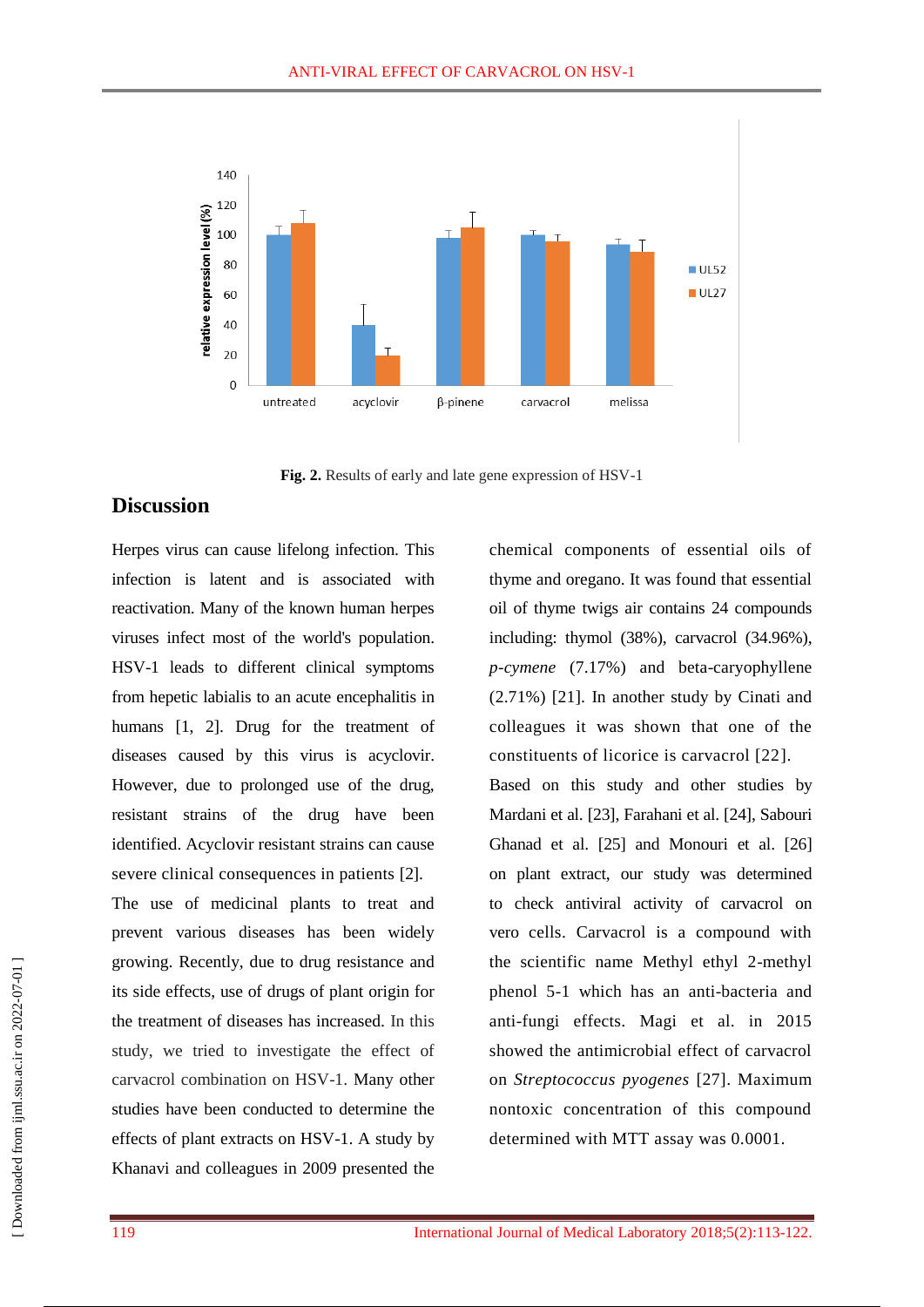The antiviral effect of the drug was tested and IC<sub>50</sub> was 0.0002. With  $TC_{50}/IC_{50}$ , selectivity index was calculated which was 5. According to the research that was conducted by Amoros et al. in 1992, the drugs with selectivity index higher than 4 are considered preferable [28]. Astani et al. worked on some essential oils and monoterpenoids and some of their selectivity indexes were as follows: Thyme oil: 6.4, Thymol: 2.8, Citral: 12.9 [29].

According to this study, carvacrol which belonged to monoterpenoids and one of the compounds of plants essential oils had similar selectivity index. In a study conducted by Mardani et al. in Iran in 2012, the antiviral effect of Shirazi thyme essential oils, was determined. Carvacrol was one of the compounds that its antiviral effect against HSV-1 was considered. In this pilot study, cytotoxicity of essential oils in different concentrations was performed on vero cells. The result showed that the concentration which destroyed 50% of vero cells was 0.0676, and the concentration which inhibited detection of viral plaque was 0.0059. Also tested essential oils in 0.01, 0.02 could prevent the virus completely [23]. Based on the previous studies, thyme essential oils can prevent the virus completely. In this study, carvacrol, as a part of thyme essential oils, reduced the virus up to 70%, so it showed that another compound of thyme essential oils has antiviral effect. The concentration used was 0.01 and 0.02 %. However, in this study the concentration of 0.00075% was inhibited by 70% that is a good result for carvacrol compound.

In another study which was performed by Farahani in 2012, the antiviral effect of thyme on HSV-1 was tested *in vitro*. The antiviral effect of this plant was considered by preventive effects of cytopatic virus. Thyme essential oils prevent herpes virus proliferation and in non-toxic concentration shows antiviral effect on HSV-1 [24].

Another study by Pilao and his colleagues on *Mentha pulegium* essential oils showed that carvacrol is the main compound thus its antiviral effect on human and animals was investigated. They concluded that these essential oils are able to inhibit different human and animal virus such as Rota virus, bovine diarrhea virus and respiratory syncytial virus *in vitro* [15]. In the next phase, drug mechanism has been considered. This experiment was performed in three methods: incubation of HSV-1 with carvacrol before infection with vero cells with the virus (Pretreatment of virus), treatment of vero cells with carvacrol before contaminating cells with HSV-1 (Pretreatment of cell), and incubation of vero cells with carvacrol after infecting the cells with HSV-1 (replication). Carvacrol shows 70% decrease in pretreatment of virus. In another study carried out by Monavari and colleagues on thyme essential oils in 2013, the antiviral effect of this extract against HSV-1 before infection cells with the virus was probed. In this article, Melissa and B-pinene was used as positive control which both showed 100% decrease [26].

In this study, in pretreatment of the cell, only *Mellissa* showed 60% decrease. In replication,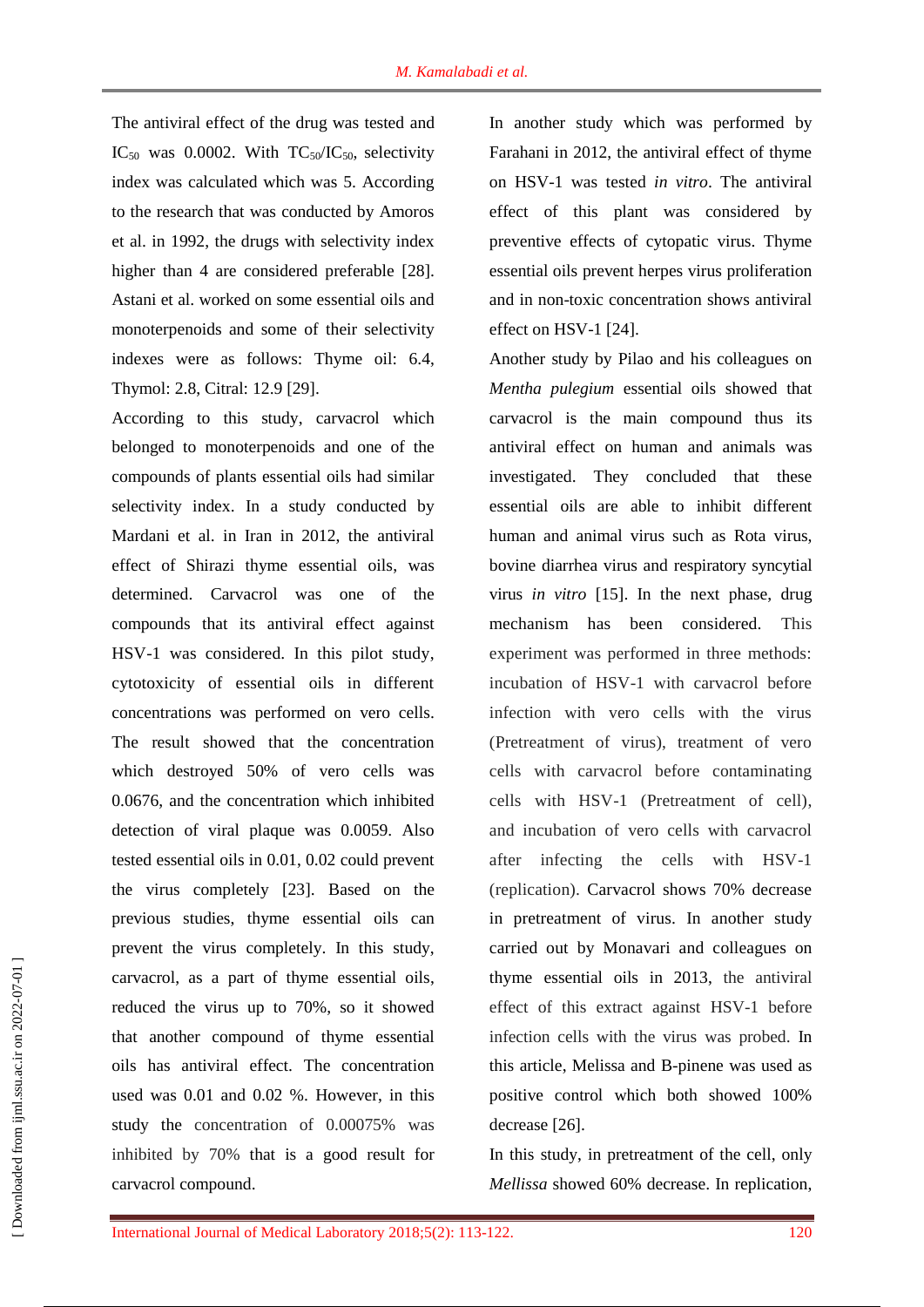carvacrol has no decrease because it cannot enter the cell while acyclovir, as a positive control, has 100% decrease which is due to its mechanism that affects on replication. After this stage, antiviral effect of carvacrol on penetration and attachment modes was checked which showed no inhibitory effect on virus. In final stage, primary and delay gene was checked by RT-PCR method, and it resulted in that carvacrol shows no change in none of them although acyclovir showed decrease for *UL52* and *UL27* 40% and 20%, respectively. It means that it plays important role for gene expression decrease. We resulted that the use of plant drugs is more effective and has no side effects; carvacrol compound showed ant-viral effects in pretreatment process.

This study suggests that compounds such as Carvacrol and beta-pinene are monoterpenes and the synergism between them can be considered as a next step. We reached a good coclusion on low toxicity and anti-herpes virus by *in vitro* study. *In vivo* studies can be studied on animal laboratory.

#### **Conflict of Interest**

The authors declare that they have no competing interests.

#### **Acknowledgment**

There is no acknowledgement to declare.

#### **References**

- [1]. Brooks GF, Carroll KC, Butel JS, Morse SA. Medical microbiology. 24<sup>th</sup> ed, US: McGrawHill; 2007.
- [2]. Greenberg MS, Glick M. Burket`s oral medicine. 11<sup>th</sup> ed, USA: BC Decker Inc; 2008. pp. 42-46.
- [3]. Pilau MR, Hartz Alves S, Weiblen R, Arenhart S, Cueto AP, Lovato LT. Antiviral activity of the Lippia graveolens (Mexican oregano) essential oil and its main compound carvacrol against human and animal viruses. Brazil J Microbiol. 2011; 42(4): 1616-624.
- [4]. Woo SB, Greenberg MS. Ulcerative, vesicular and bullous lesions. In: Greenberg MS, Glick M, Ship JA, editors. Burket's Oral Medicine. 10<sup>th</sup> ed, New Delhi: BC Decker; 2007. pp. 41-76.
- [5]. Freeman DL. Harrison's principles of internal medicine. JAMA. 2001; 286(8): 971-72.
- [6]. Astani A, Heidary NM, Schnitzler P. Attachment and penetration of acyclovir resistant herpes simplex virus are inhibited by melissa officinalis extract. [Phytother Res.](https://www.ncbi.nlm.nih.gov/pubmed/24817544) 2014; 28(10): 1547-552.
- [7]. Schnitzler P, Nolkemper S, Stintzing FC, Reichling J. Comparative in vitro study on the antiherpetic effect of phytochemically characterized aqueous and ethanolic extracts of Salvia officinalis grown at two different locations. Phytomedicine 2008; 15(1-2): 62-70.
- [8]. Kukhanova MK, Korovina AN, Kochetkov SN. Human herpes simplex virus: lifecycle and development of inhibitors. Biochem. 2014; 79(13): 1635-652.
- [9]. De Jalon EG, Blanco-Prieto MJ, Yqartua P, Santoyo S. Increased efficacy of acyclovirloaded microparticles against herpes simplex virus type 1 in cell culture. Eur J Pharm Biopharm. 2003; 56(2): 183-87.
- [10]. Corey L, Adams H, Brown A, Holmes K. Genital herpes simplex virus infections, clinical manifestation, course and complications. Ann Intern Med. 2005; 98(6): 958-72.
- [11]. Arduino PG, Porter SR. Herpes simplex virus type 1 infection: overview on relevant clinicpathological features. J Oral Pathol Med. 2008; 37(2): 107-21.
- [12]. Pastorino B, Baronti C, Gould EA, Charrel RN, Lamballerie X. Effect of chemical stabilizers on the thermostability and infectivity of a representative panel of freeze dried viruses. PloS one. 2015; 10(4): e0118963.
- [13]. Gilbert C, Bestman SJ, Boivin G. Resistance of herpes viruses to antiviral drug: clinical impacts and molecular mechanisms. Drug Resistance Updates 2002; 5(2): 88-90.
- [14]. Bacon TH, Levin MJ, Leary JJ, Sarisky RT, Sutton D. Herpes simplex virus resistance to acyclovir and penciclovir after two decades of